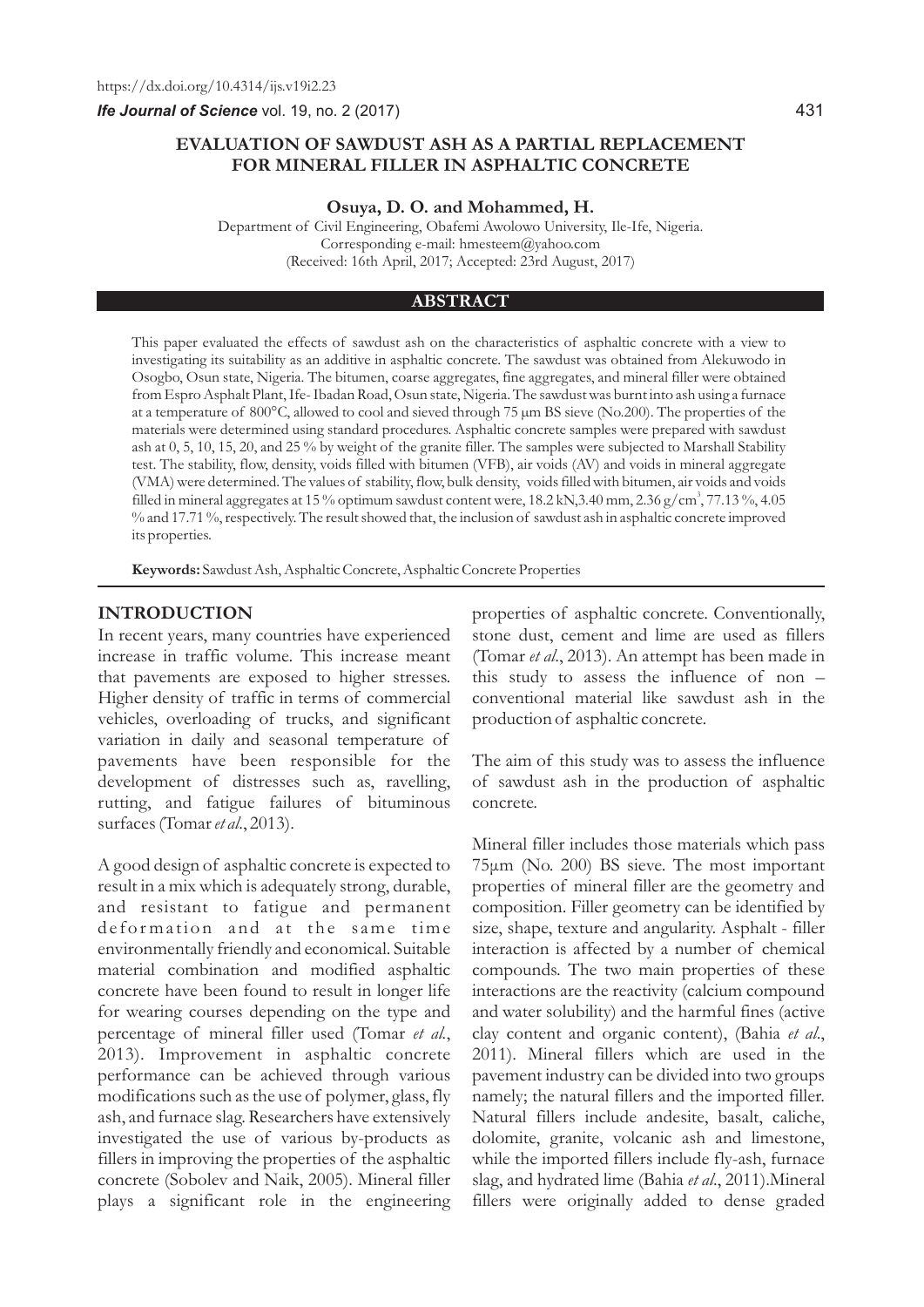asphaltic concrete mix to fill the voids in the aggregates skeleton and to reduce the voids in the mix (Powell *et al*, 2005). A number of studies have been made on the use of different fillers in various paving mixes. Although, filler particles are very small in size, it is well documented that filler exerts a significant effect on the characteristics and performance of asphaltic concrete mix. Good packing of the coarse and fine aggregates and filler provides a strong backbone for the mix (Zulkati *et al.*, 2011). Higher filler content results in stronger pavement attributed to better asphalt cohesively and better internal stability. However, excess amount of filler may weaken the mix by increasing the amount of asphalt needed to coat the aggregates (Kandhal *et al*., 1998).

Sawdust is an organic waste material resulting from the mechanical milling of timber (wood) into various shapes and sizes (Marthong, 2012). The ash is obtained by its combustion.

Udoeyo *et al.* (2006) evaluated the physical properties of waste wood ash. He reported that wood waste ash had a specific gravity of 2.43. He also carried out X-ray diffraction test to determine the oxide concentration of the ash. The result showed that its major oxides were; CaO,  $SiO<sub>2</sub>$ ,  $\text{Al}_2\text{O}_3$ ,  $\text{K}_2\text{O}$ ,  $\text{Fe}_2\text{O}_3$ ,  $\text{MgO}$ ,  $\text{SO}_3$ ,  $\text{TiO}_2$  and  $\text{P}_2\text{O}_5$ . Compounds such as Na<sub>2</sub>O, ZnO, Cl, MnO, SrO,  $Cr_2O_3$ , CuO, ZrO<sub>2</sub> and Rb<sub>2</sub>O were detected in trace amounts. The binder was replaced with sawdust ash at 5, 10, 15, 20, 25, and 30 % by weight of the binder, and subjected the samples to compressive test. The results showed that the strengths of the samples with sawdust ash were marginally lower than the control mix. However, there was increase in strength with curing age. This was attributed to pozzolanic action.

Sobolev and Faheem (2014) studied sawdust ash from four different sources. The study indicated that, the major oxides were; CaO, SiO<sub>2</sub>,  $Al_2O_3$ ,  $K_2O, Fe_2O_3, MgO, K_2O, Na_2O, SO_3, TiO_2$  and  $P_2O_5$ . It was observed that CaO was dominant having the range of 28.1 to 51 %,  $SiO_2$  (5.8 - 25.2 %),  $\text{Al}_2\text{O}_3$  (4.7 - 14.2 %),  $\text{Fe}_2\text{O}_3$  (1.2 - 4.5 %), MgO (2.2 -4.7 %), K<sub>2</sub>O (0.2 - 0.5 %), Na<sub>2</sub>O (0.4 – 2.5 %), SO<sub>3</sub>  $(17.1 - 33.3 \%)$ , TiO,  $(1.0 - 1.0 \%)$  and P<sub>2</sub>O<sub>5</sub>  $(0.4 - 2.2 \%)$ 1.0 %). They replaced the filler in the mastic (a blend of bitumen and particulate filler) with 5, 10, and 15 % by weight of the filler. The various mastics were subjected to complex shear modulus and stiffness tests. The results showed that, CaO was very influential on asphalt performance and, they stated that increase in the values of  $CaO, SO<sub>3</sub>$ , and loss on ignition (LOI) increases the complex shear modulus and stiffness of the mastic, which improve the rutting resistance at high temperatures, minimize pavement ravelling, stripping to moisture attack and also improve aging resistance. Complex shear modulus is the measure of the overall resistance to deformation under dynamic shear loading.

### **MATERIALS AND METHODS**

The materials used in this research included bitumen, coarse and fine aggregates, mineral filler and sawdust ash. The bitumen used was 60/70 penetration grade. It was obtained from Espro Asphalt Plant, Ife-Ibadan road, Osun state, Nigeria. The coarse aggregate consisted of granite particles passing 12.5 mm and retained on 9.5 mm BS sieves, fine aggregate consisted of granite dust with fractions passing 4.25 mm and retained on 75 μm BS sieves, the mineral filler consisted of granite dust passing 75 μm BS sieve. The aggregates were obtained from Wasimi quarry along Ife-Ibadan Road, Osun State, Nigeria. The sawdust was obtained from a sawmill located at Alekwuodo in Osogbo, Osun State, Nigeria. The sawdust was burnt in a furnace at temperature of 800°C to obtain the ash. It was then dry sieved through 75 μm sieve. The properties of the bitumen, aggregates and the sawdust were determined using standard procedures.

The mix design proportion consisted of coarse aggregates; 12.5 mm (10 %) and 9.5 mm (30 %), fine aggregate, 4.75 mm (55 %) and mineral filler, 0.075 mm (5 %). The gradation test was carried out according to ASTM C136 (2003).

## **Preparation of Specimen**

The asphaltic concrete samples were prepared as per ASTM D1559 at different bitumen contents to obtain the optimum bitumen content (OBC) of 5.9%. This was considered as the control mix. Samples were further prepared by replacing sawdust ash with 5, 10, 15, 20 and 25% by weight of the granite filler in the control mix..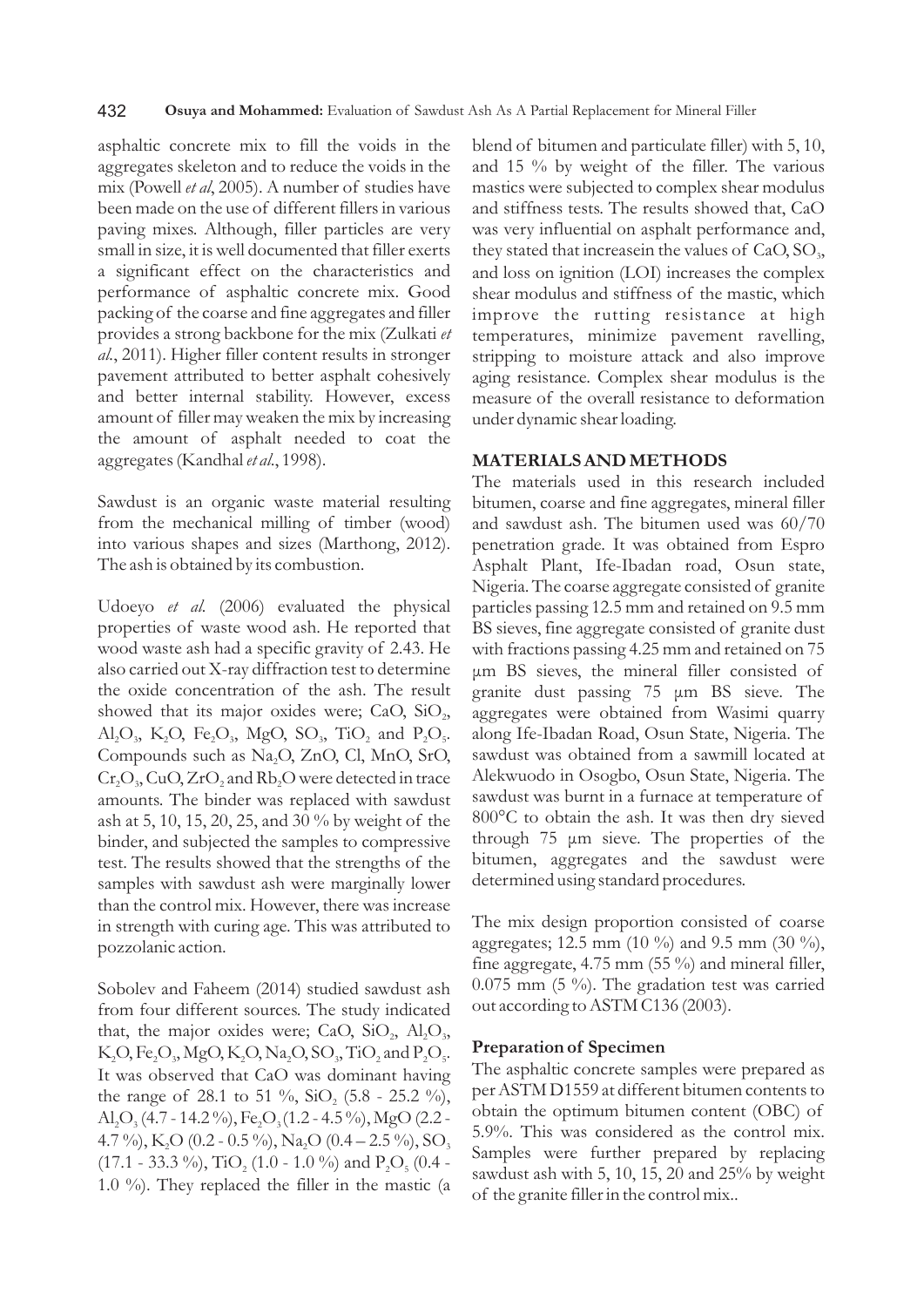# **Preparation of Specimen**

The asphaltic concrete samples were prepared as per ASTM D1559 at different bitumen contents to obtain the optimum bitumen content (OBC) of 5.9%. This was considered as the control mix. Samples were further prepared by replacing sawdust ash with 5, 10, 15, 20 and 25% by weight of the granite filler in the control mix.

#### **Marshal Stability Test**

Marshal test was carried out and the values of stability, flow, bulk density, voids filled with bitumen (VFB), air voids (VA), and voids in

Table 1: Physical Properties of Bitumen

mineral aggregate (VMA) were determined.

# **RESULTS AND DISCUSSIONS Physical Properties of Bitumen**

Table 1 shows the results of the penetration, specific gravity and softening point of bitumen. The values for the penetration, specific gravity and softening point obtained were, 62.2, 1.02 and 50 respectively.The results show the bitumen conforms to all the requirements for asphaltic concrete production (Clause 6371, Table VI-15, FMWH, 19997)

| Properties                                 | Test method | Result |  |
|--------------------------------------------|-------------|--------|--|
| Penetration value at $25^{\circ}C(0.1$ mm) | ASTM D5     | 62.2   |  |
| Specific gravity                           | ASTM D70    | 1.02   |  |
| Softening point $(^{\circ}C)$              | ASTM D36    | 50     |  |

#### **Physical Properties of Aggregates**

Table 2 shows the results of the aggregate crushing value, flakiness index, elongation index and water absorption. These values are all within allowable limits (Brennan and O'Flaherty, 2002; Kadyali and Lai, 2003; Roberts *et al*., 1996).Furthermore, the aggregate crushing value, flakiness index and water absorption factor of 23.8, 24.1 and 0.38 % respectively, do not exceed the corresponding values of 30, 35 and 0.5 % respectively, provided for in the FMWH, 1997, specification (Clause 6371, Table VI-13). The aggregates are therefore of the quality required.

Table 2: Physical Properties of Granite Aggregate and Sawdust Ash

| Properties                       | Values |
|----------------------------------|--------|
| Aggregate crushing value (%)     | 23.8   |
| Flakiness index $(\%$            | 24.1   |
| Elongation index $(\%$ )         | 28.8   |
| Water absorption $(\%)$          | 0.38   |
| Specific gravity                 | 2.71   |
| Specific gravity of saw dust ash | 2.29   |

# **Chemical Composition of Sawdust Ash (SDA)**

Table 3 shows the chemical composition of sawdust ash (SDA) as obtained from X-Ray Fluorescence. From the table, SDA contained the following elemental oxides: calcium-oxide (CaO) 49.70%, potassium oxide (K<sub>2</sub>O) 21.72%, sulphur oxide (SO<sub>3</sub>) 9.04 %, silica (SiO<sub>2</sub>) 5.30 %, magnesium oxide (MgO) 4.06 %, tungsten oxide (WO<sub>2</sub>) 2.04 %, alumina  $(Al_2O_3)$  1.90 %, iron-oxide (Fe<sub>2</sub>O<sub>3</sub>) 1.65 %, and phosphorous oxide (P<sub>2</sub>O<sub>5</sub>) 1.38 %, respectively. The loss on ignition was 7.3. The high content of calcium oxide (lime) is indicative of improvement in bond strength (Faheem, 2009, Sobolev and Faheem, 2014). The chemical characteristics such as silica  $(SiO<sub>2</sub>)$ , alumina  $(Al, O_3)$ , iron  $(Fe, O_3)$  and quicklime  $(CaO)$ in the ash, govern the credibility of its use as a replacement for cement (Vassilev *et al.*, 2010).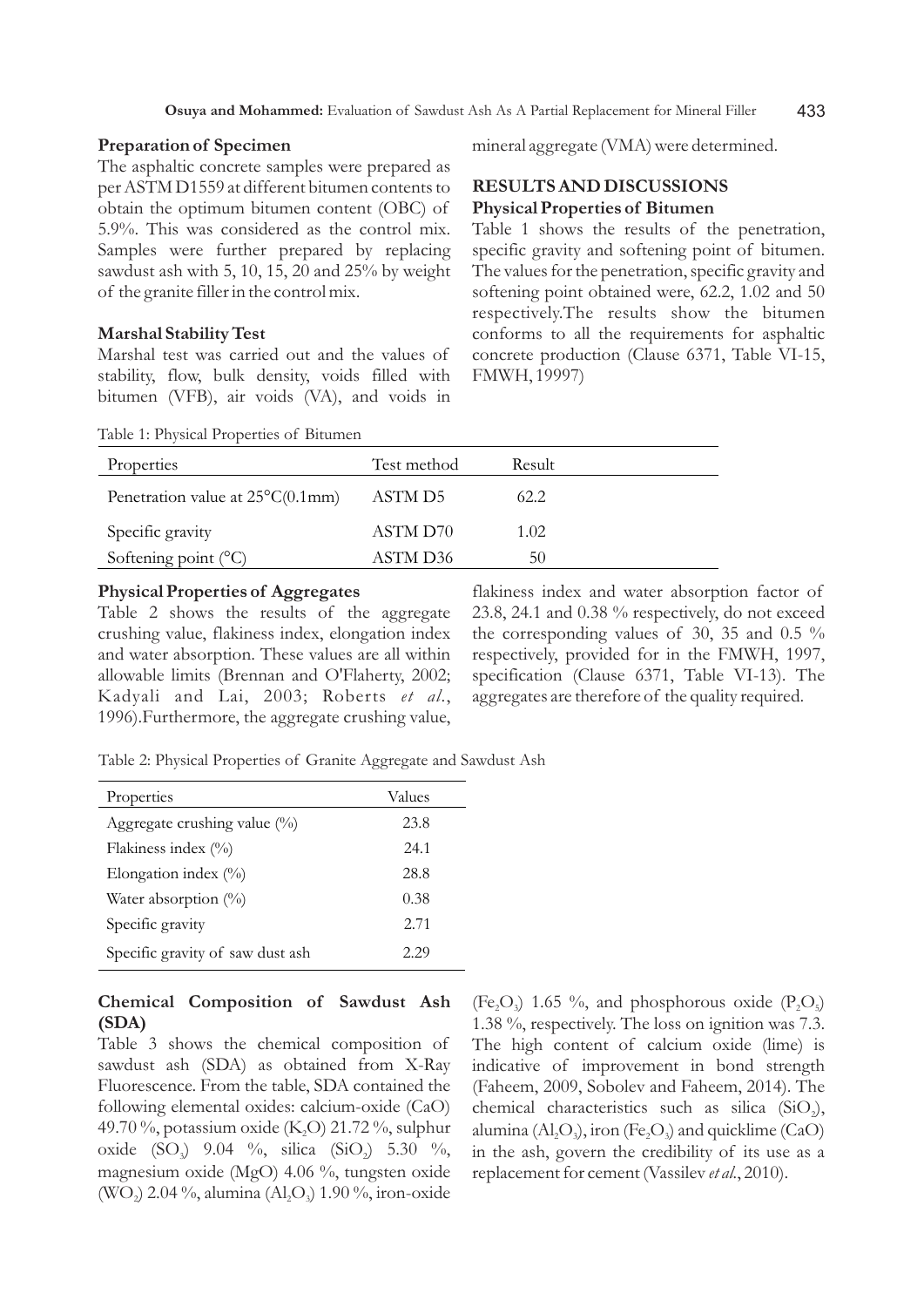434 **Osuya and Mohammed:** Evaluation of Sawdust Ash As A Partial Replacement for Mineral Filler

| Chemical composition           | Percentage $\binom{0}{0}$ |
|--------------------------------|---------------------------|
| SiO <sub>2</sub>               | 5.30                      |
| $Al_2O_3$                      | 1.90                      |
| Fe <sub>2</sub> O <sub>3</sub> | 1.65                      |
| CaO                            | 49.70                     |
| MgO                            | 4.06                      |
| SO <sub>3</sub>                | 9.04                      |
| WO <sub>2</sub>                | 2.04                      |
| $K_2O$                         | 21.72                     |
| $P_2O_3$                       | 1.38                      |
| LOI                            | 7.30                      |

Table 3 : Chemical Composition of Sawdust Ash (SDA)

### **Aggregate Gradation**

Figure 1 shows the aggregate gradation curve. This gradation curve shows that the mix was well graded, and maximum volume of aggregate will be achieved in the aggregate mix (Chen and Richard-Liew, 2003). Also, a dense material will be obtained when the aggregate is compacted (Brennan and O'Flaherty, 2002). The aggregate gradation curve obtained was within the Federal Ministry of Works and Housing (FMWH, 1997) specifications, clause 6374, Table VI-16). The composition consequently complies the standard requirements.



Figure 1: Aggregate Gradation Curve

# **Marshal Properties with Sawdust Ash Stability**

Figure 2 shows the stability curve of the mix. The stability values from 5 to 20 % sawdust ash exhibited higher values than the control mix. This indicates that sawdust ash enhanced the stability of the mix. The increase in stability could be attributed to high percentage of calcium oxide in the sawdust ash (Faheem, 2009). Sobolev and Faheem (2014) reported that the addition of sawdust ash with high percentage of calcium oxide to mastic increased the complex shear modulus of the mastic. This shear modulus correlates with stability of asphaltic concrete in terms of rutting resistance measurement.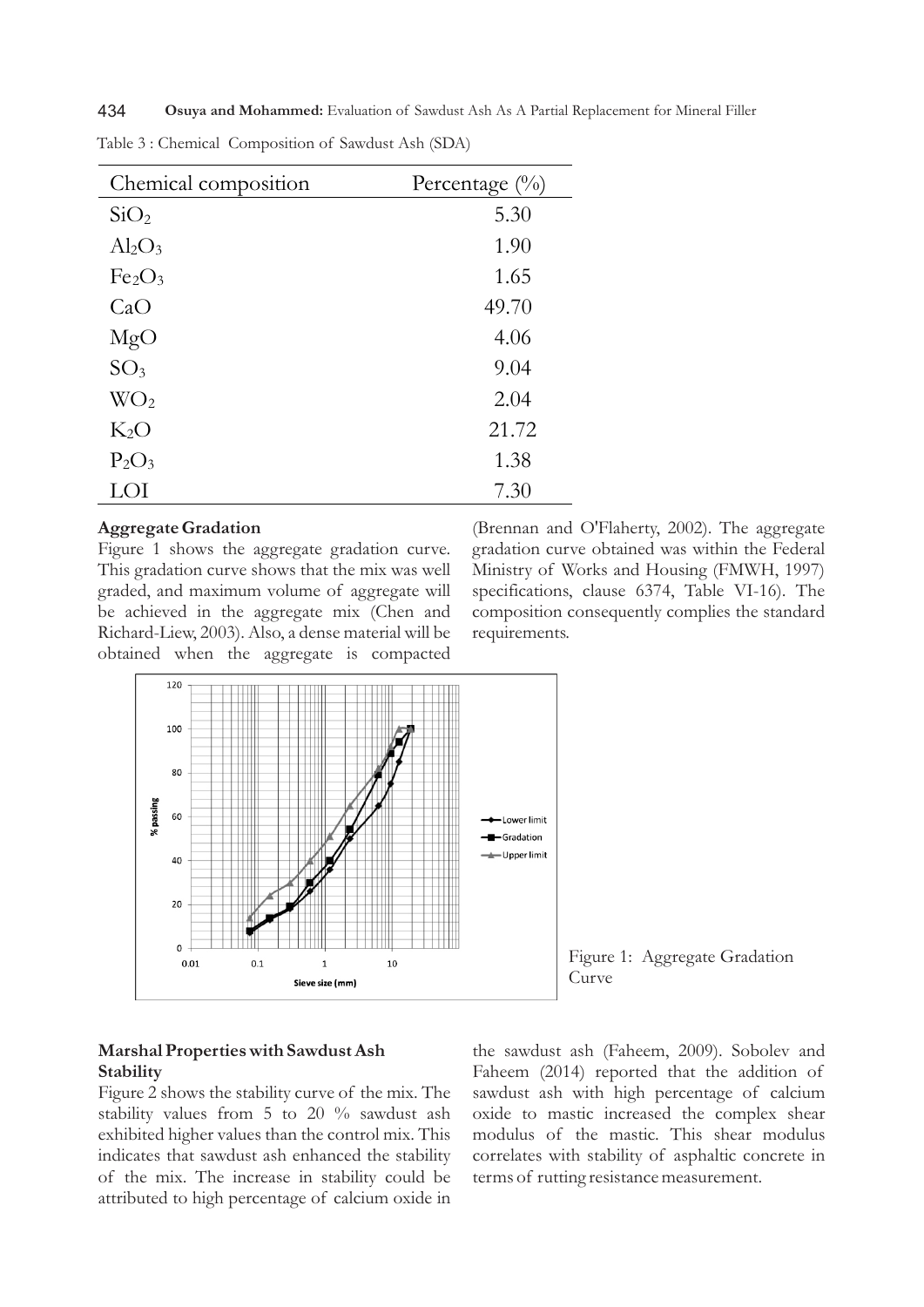

Figure 2: Variation of Stability with Increasing Sawdust Ash in the Asphaltic Concrete

Physically, lime particles (contained in sawdust ash) have higher voids (Ridgen air voids) with typical values ranging from 60 % - 70 %, while granite filler have values ranging from  $30\%$  -  $40\%$ as shown in Figure 3. The different in porosity comes from the fact that the voids in granite filler are between particles while the voids in the lime are inside the particles summing up to the porosity between particles leading to higher values.

At higher temperatures, the internal porosity of hydrated lime particles are filled with bitumen and these particles are seen as hard spheres in the bitumen matrix thereby increasing the volume fraction of the mix which controls the stiffening effects (Lesueur *et al*., 2012).



Figure 3: Porosity of Granite and Hydrated Lime Filler Particles Source: Lesueur*et al*. (2012)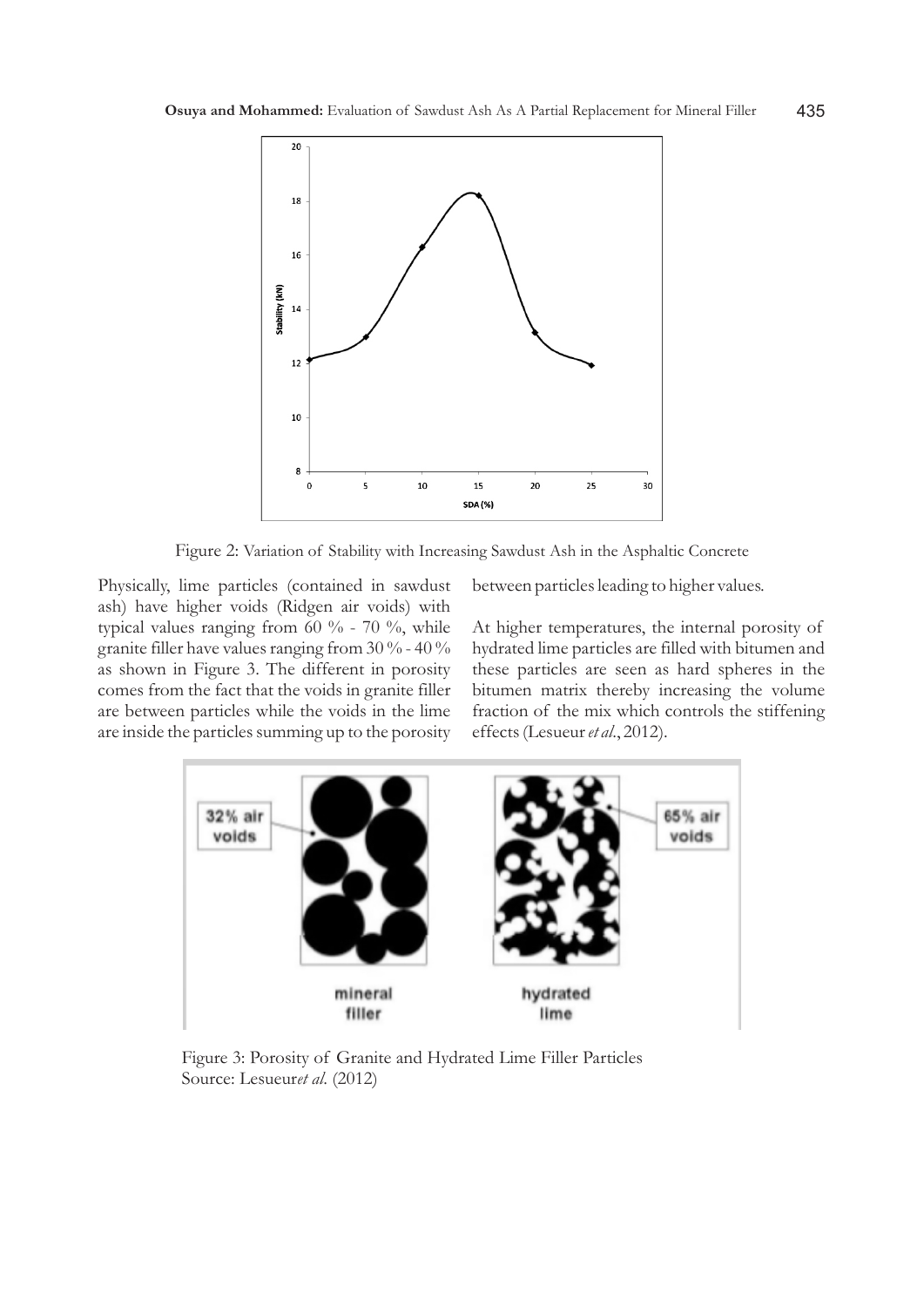436 **Osuya and Mohammed:** Evaluation of Sawdust Ash As A Partial Replacement for Mineral Filler

Chemically, the increase in stability could be attributed to sawdust having the elemental oxide, CaO (lime), which inhibits the solubility of the bitumen by chemical reaction to form insoluble salts (Faheem, 2009; Sobolev and Faheem, 2014). Ishai and Craus (1977) pointed out that one of the effects of lime is to allow the precipitation of calcium ion (Ca2+) onto aggregate surface, making it more favourable to bitumen. Plancher *et al*. (1977) stated that calcium ions from lime react with COOH to form calcium salts of relatively low solubility. Fromm (1974) reported that the addition of hydrated lime absorbs carboxylic acids in the asphalt which results in more water-resistant asphalt-aggregate bonds. When lime is added to the asphalt, some dissociation of hydrated lime molecules occurs, resulting in calcium ions  $(Ca^{2+})$ . These ions interact with carboxylic acids (RCOOH) in order to form rather insolublecalcium organic salts (Petersen *et al*., 1978) as illustrated in equation 1. These bonds are strongand contribute to adhesion (Little and Jones, 2003). The chemical reaction is as shown below:

 $CaO + 2RCOOH \rightarrow (RCOO<sub>-</sub>), Ca + H<sub>2</sub>O(1)$ Quick lime Carboxylic acid Insoluble salt water.

# **Flow**

Figure 4 shows an initial decrease in the flow from 5 % SDA to an optimum value at 20 % SDA and then increased. The decrease could be attributed to the stiffening effect of lime particles in sawdust ash on the bitumen (Sobolev and Faheem, 2014). By stiffening the mix, the lime increases the resistance of the mix to rutting and fatigue cracking, and improves the moisture resistance (Epps *et al.,* 2003).

#### **Bulk Density**

Figure 4 shows a decrease in the bulk density value from 5 to 25 % SDA. This could be attributed to the fact that sawdust ash has a lower specific gravity than the granite filler. This could lead to lower mix density (Elinwa *et al*., 2005).



Figure 4: Variation of Flow with Increasing Sawdust Ash (SDA) in the Asphaltic Concrete

#### **Voids filled with Bitumen**

Figure 5 shows a significant decrease in the value of the voids filled with bitumen from 5 to 25 % SDA. This could be attributed to the high porosity

of high calcium particles in the SDA; 4which at higher temperatures absorb the bitumen needed to fill the voids between aggregate particles (Lesueur *et al.*, 2012).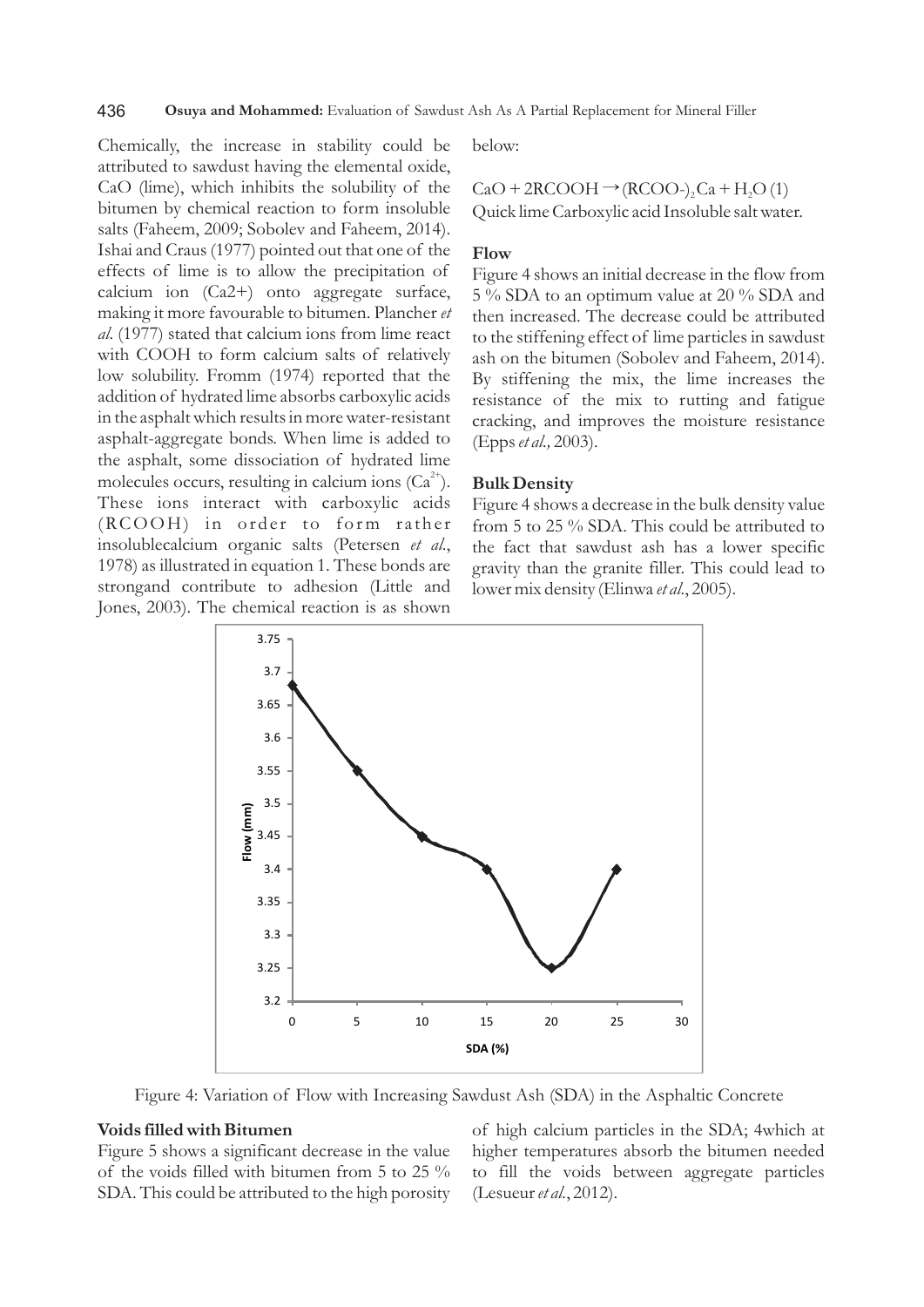

Figure 5: Variation of Voids Filled with Bitumen (VFB) with Increasing Sawdust Ash (SDA) in the Asphaltic Concrete

# **Air Voids**

Figure 6 shows a steady increase in the value of the air voids (VA) from 5 to 25 % SDA. This could be due to the absorption of bitumen in the mix at higher temperatures by the highly porous calcium particles of SDA (Lesueur *et al.*, 2012), leading to increase in the value of the air voids in the mix.



Figure 6: Variation of Air Voids (VA) with Increasing Sawdust Ash (SDA) in the Asphaltic Concrete

# **Voids in Mineral Aggregate**

Figure 7 shows a steady increase in the value of the voids in mineral aggregate from 5 to 25 % SDA. This could be due to the absorption of bitumen in the mix at higher temperature by the highly porous calcium particles of SDA (Lesueur *et al.*, 2012), leading to increase in the value of the voids in mineral aggregate.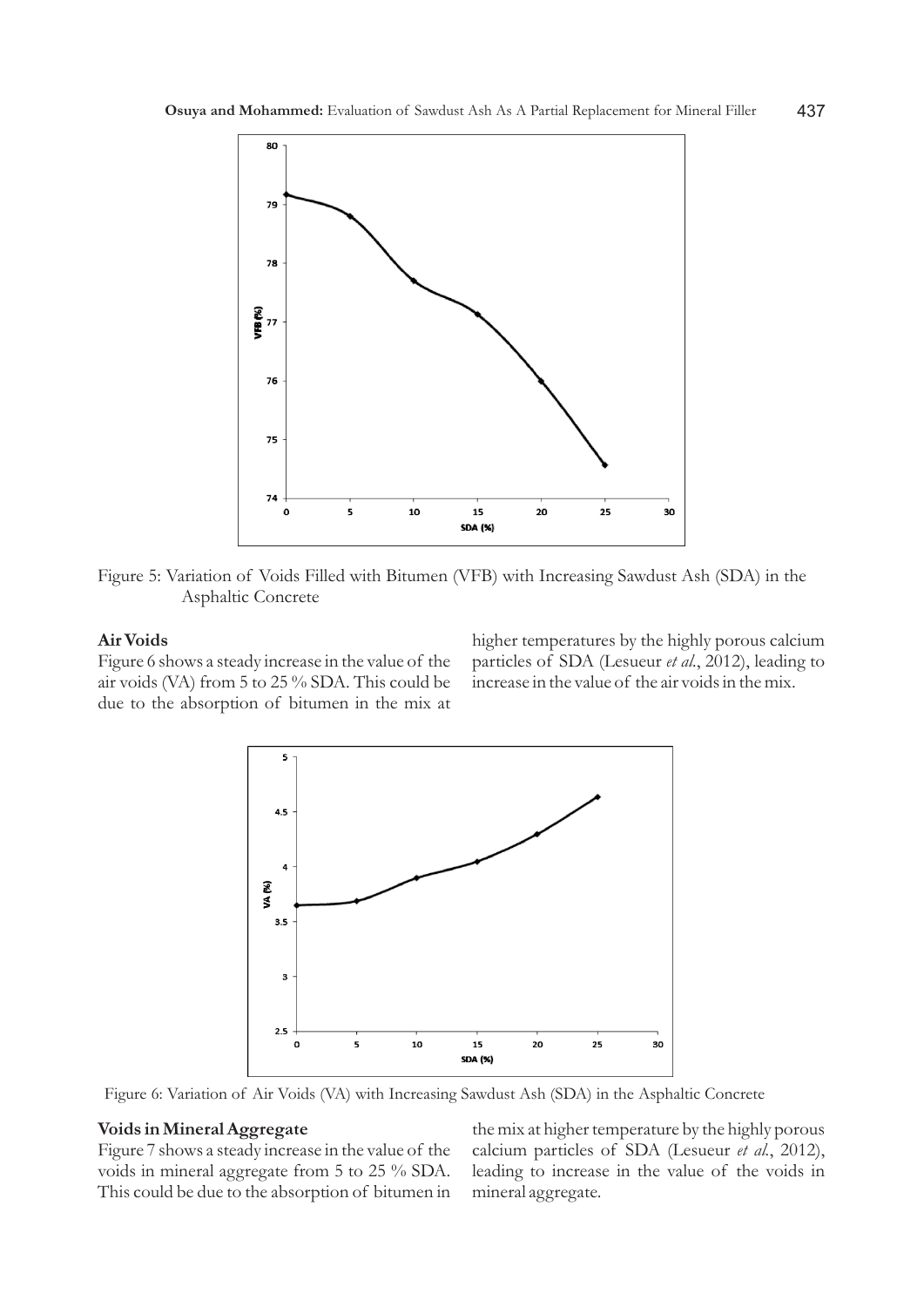

Figure 7: Variation of Voids in Mineral Aggregate (VMA) with Increasing Sawdust Ash (SDA) in the Asphaltic Concrete

# **CONCLUSION**

The results from this study showed that physical properties of bitumen which included penetration, softening point and specific gravity; the physical properties of granite aggregates which included aggregate crushing value, flakiness index, elongation index, water absorption and specific gravity satisfied the specifications for road materials. The specific gravity value of 2.29 for sawdust ash indicated that the sawdust ash was a light weight material, while the chemical composition of the sawdust ash showed the presence of the calcium oxide  $(CaO)$ , silica  $(SiO<sub>2</sub>)$ , alumina  $(Al_2O_3)$ , iron oxide (Fe,O<sub>3</sub>), sulphur oxide  $(SO_3)$ , potassium oxide.  $(K_2O)$ , magnesium oxide  $(MgO)$ , tungsten oxide  $(WO<sub>2</sub>)$  and phosphorous oxide  $(P_2O_5)$  as the main elemental oxides. Calcium oxide had the highest percentage and is responsible for the improvement in the properties of asphaltic concrete. The modification of the asphaltic concrete mixed with different percentages of sawdust ash significantly and positively affected the properties of the asphaltic concrete. Thus, the sawdust ash has the potential to improve the properties of asphaltic concrete.

#### **REFERENCES**

ASTM C618 1994. Standard Specification for Fly Ash and Raw or Calcined Natural Pozzolan for use as Mineral Admixtures in Portland

Cement Concrete, American Society for Testing and Materials.Pennsylvania, Philadelphia, USA.04.02, 62.

- ASTM D5, 2001. Standard Method of Test for Penetration of Bituminous Mixtures, American Association of Testing and Materials, Annual Book of ASTM Standard. Philadelphia, Pennsylvania. USA.
- ASTM D36, 2001. Standard Test Method for Softening Point of Bitumen (ring and ball apparatus). American Association of Testing and Material.Annual Book of ASTM Standard, Philadelphia, Pennsylvania, USA.
- ASTM D70, 2001. Standard Test Method for Specific Gravity and Density of Semi-Solid Bituminous Materials (Pycnometer Method).American Association of Testing and Materials, Annual Book of ASTM Standard, Philadelphia, Pennsylvania, USA.
- ASTM D 1559 1989. Test Method for Resistance of Plastic Flow of Bituminous Mixtures using Marshal Apparatus. American Society for Testing and Materials, Philadelphia, USA.
- Asmael, N. M. 2010. Effects of Mineral Filler Type and Content on Properties of Asphalt Concrete Mixes*. Journal of Engineering, Department of Highway and Transportation, Al-Mustansiriyah University* 3 (16): 5352 – 5362.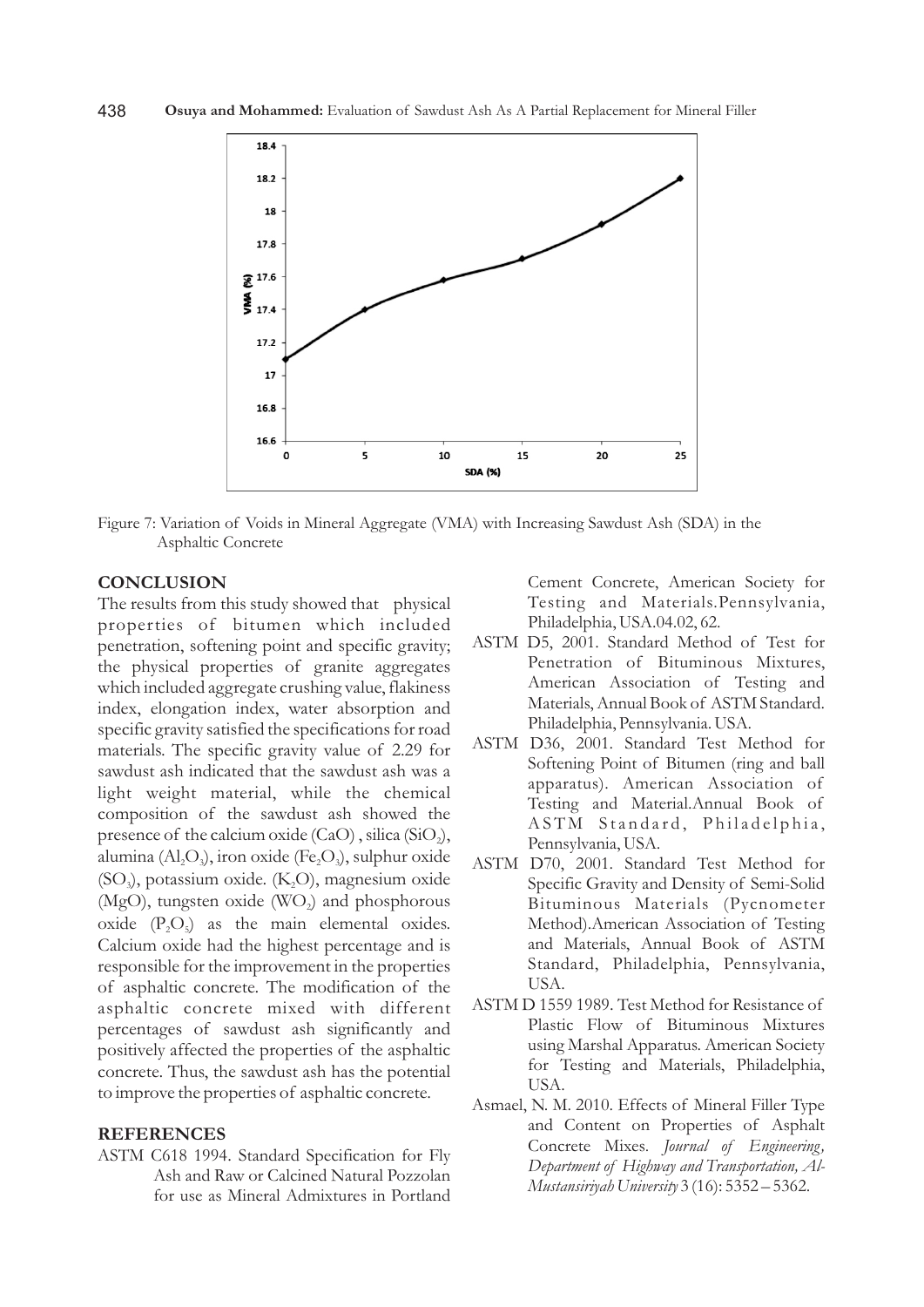- Asphalt Institute 1997. Mix Design Methods for Asphalt, 6th edition, MS-02. Asphalt Institute. Lexington, KY.
- Baig, M. G. and Wahhab, H. I. H. 1998. Mechanistic Evaluation of Hedmanite and Lime Modified Asphalt Concrete Mixes. *Journals of Civil Engineering* 10 (3): 153 – 160.
- Bahia, H. U., Faheem, A., Hintz, C., Al-Qadi, I., Reinke, G. and Dukatz, E. 2011. Test Methods and Specification Criteria for Mineral Filler used in HMA. NCHRP Research Result Digest, 357, Transportation Research Board, Washington D.C.
- Brennan, M. J. and O'Flaherty, C.A. 2002. Highways. Materials used in Road Pavements. Fourth Edition, Butterworth and Heinemann, 118 - 162.
- BS 812, 105.1 1989. Methods for Determination of Particle Shape, Flakiness Index of

C o a r s e

Aggregate.British Standard.

- BS 812, 110 1990. Methods for Determination of Aggregate Crushing Value (ACV), British Standard.
- BS 812, 105.2 1990. Methods for Determination of Particle Shape, Elongation Index of Coarse Aggregate. British Standard.
- BS 812, 2 1995. Methods for Determination of Density. Water Absorption, British Standard.
- BS 1377, 2 1990. Methods of Test for Soils for Civil Engineering Purpose.British Standard.
- Chari, s. and Jacob, K. A. 1984. Influence of Lime and Stone Dust Fillers on Fatigue Properties of Bituminous Concrete Mixes. Highway research bulletin, Indian Road Congress, New Delhi, 23, 19-32.
- Cheah, C. B. and Ramli, M. D. 2011.Implementation of Wood Waste Ash as a partial replacement material in the production of Structural Grade Concrete and Mortal.An overview, Resource Conservation Recycle, 55, 669 – 685.
- Chen, W. F. and Richard- Liew, J. Y. 2003. The Civil Engineering Handbook. Second Edition, CRC Press, LLC, 1472 – 1498.
- Chowdhury, S., Mishra, M. and Saganya, O. 2015. The incorporation of wood waste ash as a partial replacement for structural grade concrete. An Overview. *Ain shams Engineering Journal* 6(2: 429-437.
- Craus, J., Ishai, I., and sides, A. 1981. Durability of Bituminous Paving Mixtures as related to

Filler Types and Properties. *Journals Association of Asphalt Paving Technology* 50, 291 -318.

- Ellinwa, A.U., Ejeh, S. P. and Akapabio, I. O. 2005. Using Metakaolinto improve Sawdust Ash Concrete. Journal of Cement and Concrete Composites, 20, 10 – 12.
- Etiegni, L. and Campbell, A. G. 1991. Physical and Chemical Characteristics of Wood Ash.Bio resource technology, 37 (2): 173 – 178.
- Epps, J., Berger, E. and Anagnos, J. N. 2003. Treatment, Moisture Sensitivity of Asphalt Pavements.A National Seminar. Transportation Research Board, 116 – 183.
- Faheem, A. F. 2009. Conceptual Phenomenological Model for interaction of Asphalt Binders and Mineral Fillers. (Doctoral dissertation), University of Winscousin, Madison.
- Federal Ministry of Works and Housing 1997. General Specification for Roads and Bridge, Volume II, Federal Highway Department, FMWH, Lagos, Nigeria.
- Huschek, S. and Angst C. H. 1980. Mechanical Properties of Filler – Bitumen Mixes at High and low service Temperature. *AAPT*  $49,440 - 475.$
- Fromm, H. J. 1974. Mechanisms of Asphalt Stripping from Aggregate Surfaces.Proceedings Association of Asphalt Paving Technologists. 43, 191 – 219.
- Fwa, T. T. and Aziz, N. K. 1995. Use of Incinerator Residue in Asphaltic Mixtures. Transportation Research Records.Transportation Research Board. Washington DC, 64 -71.
- Ishai, I and Craus, J. 1977. Effects of the filler on Aggregate – Bitumen Adhesion Properties in Bituminous mixtures, Proceedings Association of Asphalt Paving Technologist. 43, 228 – 258.
- Ishai, I., Craus, J., and Sides, A. 1980. A Model ffor relating Filler Properties to Optimal Behaviourof Bituminous Mixtures. *Journal Association of Asphalt Paving Technology.* 49,  $416 - 439.$
- Kandhal, P. S., Lynn, Y. C. and Parker, F. 1998. Characterization Tests for Mineral Fillers related to Performance of Asphaltic Paving Mixtures**.** NCAT No. 98-2, National Research Center for Asphalt Technology, Auburn University, Alabama.

Karasahin, M. and Terzi, S. 2007. Evaluation of